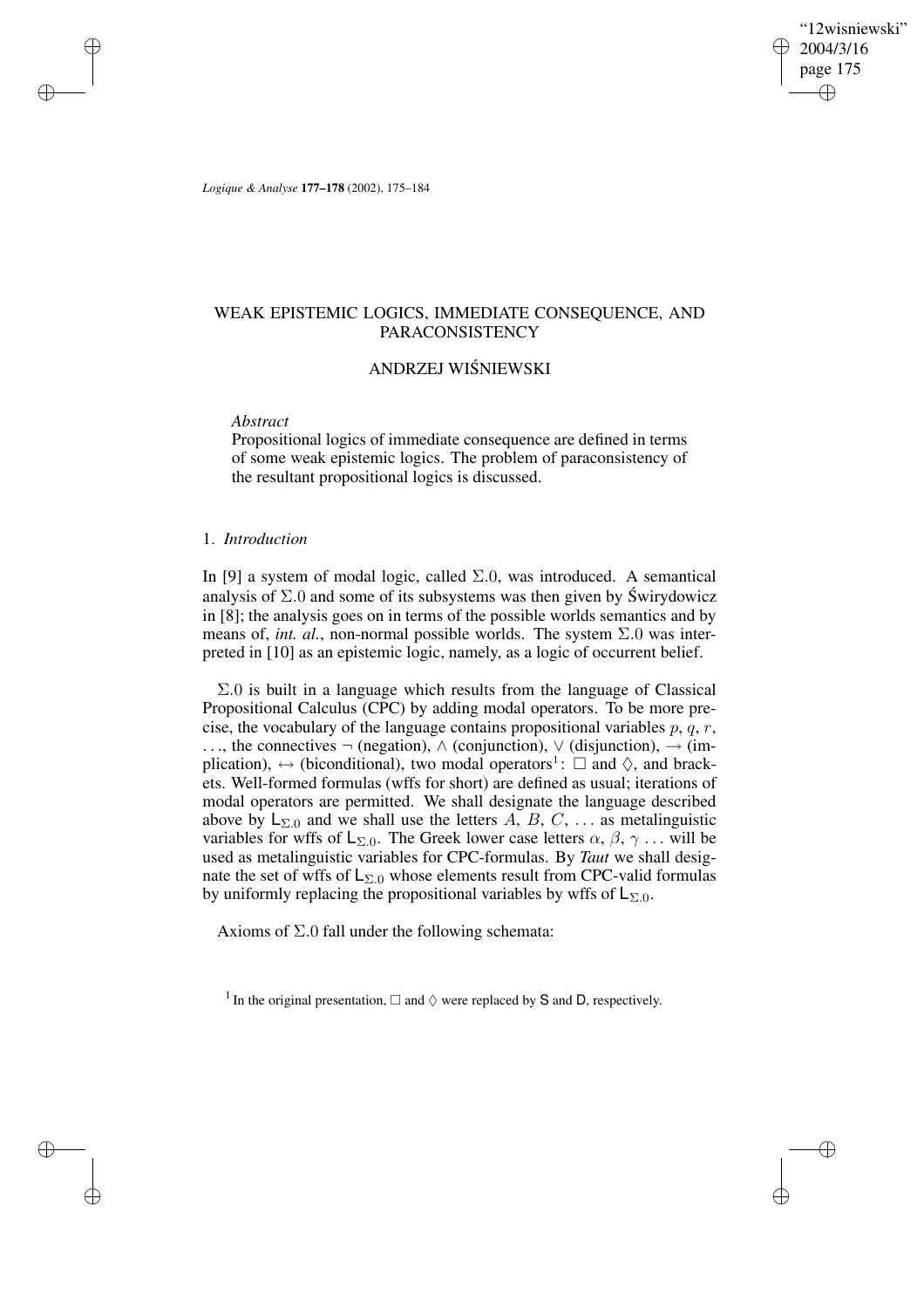"12wisniewski" 2004/3/16 page 176 ✐ ✐

✐

✐

176 ANDRZEJ WIŚNIEWSKI

 $(Ax.0)$  *A*, where  $A \in Taut$ ,  $(Ax.1) \quad \Box(A \rightarrow B) \rightarrow (\Box A \rightarrow \Box B),$  $(Ax.2) \quad \Box(A \land B) \rightarrow \Box A \land \Box B,$  $(Ax.3) \quad \Box A \land \Box B \rightarrow \Box (A \land B),$  $(Ax.4) \square A \rightarrow \Diamond A$ ,  $(Ax.5)$   $\Box A \rightarrow \neg \Diamond \neg A$ ,  $(Ax.6)$   $\Diamond A \rightarrow \neg \Box \neg A$ .

The only rule of inference of  $\Sigma$ .0 is Modus Ponens (MP).

 $Σ.0$  is a very weak modal system. It can be shown that  $Σ.0$  is a proper subsystem of Łukasiewicz's four-valued modal system Ł. Thus  $\Sigma$ .0 has no theorems of the form  $\Box A$  and is not closed under Necessitation<sup>2</sup>. Similarly,  $\Sigma.0$  does not contain any theorem of the form  $\Diamond A$ . Moreover,  $\Diamond A \leftrightarrow \neg \Box \neg A$ and  $\Box A \leftrightarrow \neg \Diamond \neg A$  are not theorems of  $\Sigma.0$  and thus the modalities  $\Box$  and  $\Diamond$ are not interdefinable in it. In general,  $\Sigma.0$  does not reduce modalities.

## 2. *An Epistemic Interpretation of* Σ.0

There are situations in which weakness is a merit, however. The main shortcoming of most epistemic logics based on modal logics is their strength, since they usually prejudge belief in all logically valid formulas, and come to logical omniscience with respect to deduction: all logical consequences of beliefs are also beliefs.

Needless to say, this is completely unrealistic. Yet, when interpreted as an epistemic logic,  $\Sigma.0$  does not produce these effects. The epistemic interpretation we have in mind runs as follows: the box  $\Box$  can be construed as referring to an occurrent (or active, if you prefer) belief of a person; an expression  $\Box A$  can read "a person x *occurrently believes* that A", or "it is occurrently believed that  $A^{\hat{\nu}}$ . An expression of the form  $\Diamond A$ , in turn, can read "a person x *occurrently admits* that A" or "it is admissible that A". The system  $\Sigma$ .0 has no theorems of the form  $\Box A$  — but there are no reasons for which an (epistemic) logic should prejudge an occurrent belief in anything (logical theorems included!). Similarly, a logic should not prejudge admissibility of anything — and so does  $\Sigma$ .0. On the other hand,  $(Ax.1)$  assigns to an epistemic agent some *minimal deductive ability*: it says that an occurrent belief in an implication transforms into an occurrent belief in its consequent when the antecedent of this implication happens to be occurrently believed.

 $^{2}$  By the way, this explains why (Ax.2) and (Ax.3) are not superfluous.

✐

✐

✐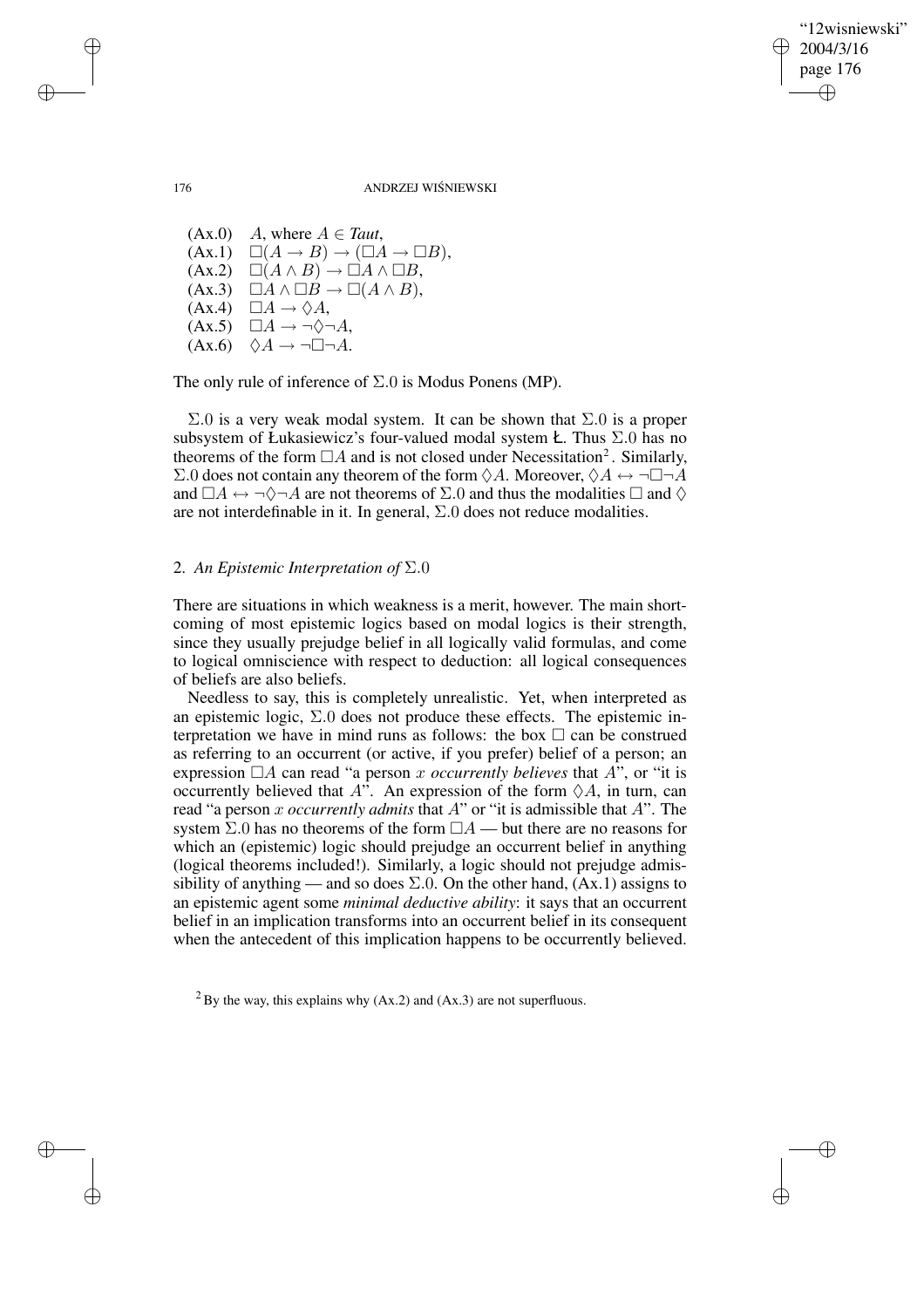"12wisniewski" 2004/3/16 page 177 ✐ ✐

✐

✐

WEAK EPISTEMIC LOGICS, IMMEDIATE CONSEQUENCE, AND PARACONSISTENCY177

(Ax.2) says that occurrent belief distributes over conjunction — and thus assigns to an epistemic agent some *analytical abilities*. (Ax.3), in turn, assigns to an epistemic agent some *synthetic abilities*: an occurrent belief in the conjuncts yields the occurrent belief in the whole conjunction. In other words, axioms  $(Ax.1)$ ,  $(Ax.2)$  and  $(Ax.3)$  say that occurrent beliefs are closed under Modus Ponens, Simplification, and Adjunction. Yet,  $\Sigma$ .0 says nothing about the closure of occurrent beliefs under other CPC-rules. Moreover, the rule:

$$
R^{\star}:\qquad A\to B/\Box A\to\Box B
$$

✐

✐

✐

✐

*is not* valid in Σ.0 and thus the logical omniscience paradox does not hold with respect to the system.

Since  $\Sigma$ .0 has no theorems of the form  $\Box A$ , then  $\Sigma$ .0 has no theorems of the form  $\square(\alpha \to \beta)$ , where  $\alpha \to \beta$  is a CPC-valid implication. But the following holds:

(I) if  $\vdash_{\text{CPC}} \alpha \to \beta$ , then  $\vdash_{\Sigma.0} \Box(\alpha \to \beta) \land \Box \alpha \to \Box \beta$ .

Thus an occurrent belief in a antecedent of a CPC-valid implication transforms into an occurrent belief in the consequent of the implication *given that* the implication in question happens to be occurrently believed.

The remaining axioms of  $\Sigma$ .0 characterize admissibility with respect to occurrent belief. According to (Ax.4), an occurrent belief yields admissibility.  $(Ax.5)$ , in turn, says that an occurrent belief in A excludes the admissibility of the negation of A. And finally,  $(Ax.6)$  says that the admissibility of A excludes an occurrent belief in the negation of A.

## 3. Σ.0 *and Immediate Consequence*

Since  $\Sigma$ .0 is a very weak epistemic logic, one can try to define the concept of *immediate consequence* in terms of it. Moreover, we may define a nonmodal propositional logic of immediate consequence.

We say that a CPC-formula  $\beta$  is a  $\Sigma$ .0-immediate consequence of a set of CPC-formulas X (in symbols:  $X \Vdash_{\Sigma,0} \beta$ ) iff the following condition holds:

(\*) for some  $\alpha_1, \ldots, \alpha_n$  in  $X: \vdash_{\Sigma,0} \Box \alpha_1 \land \ldots \land \Box \alpha_n \to \Box \beta$ .

Of course, a Σ.0-immediate consequence is always a CPC-consequence, but not conversely. When we have a CPC-formula (valid or not) of the form: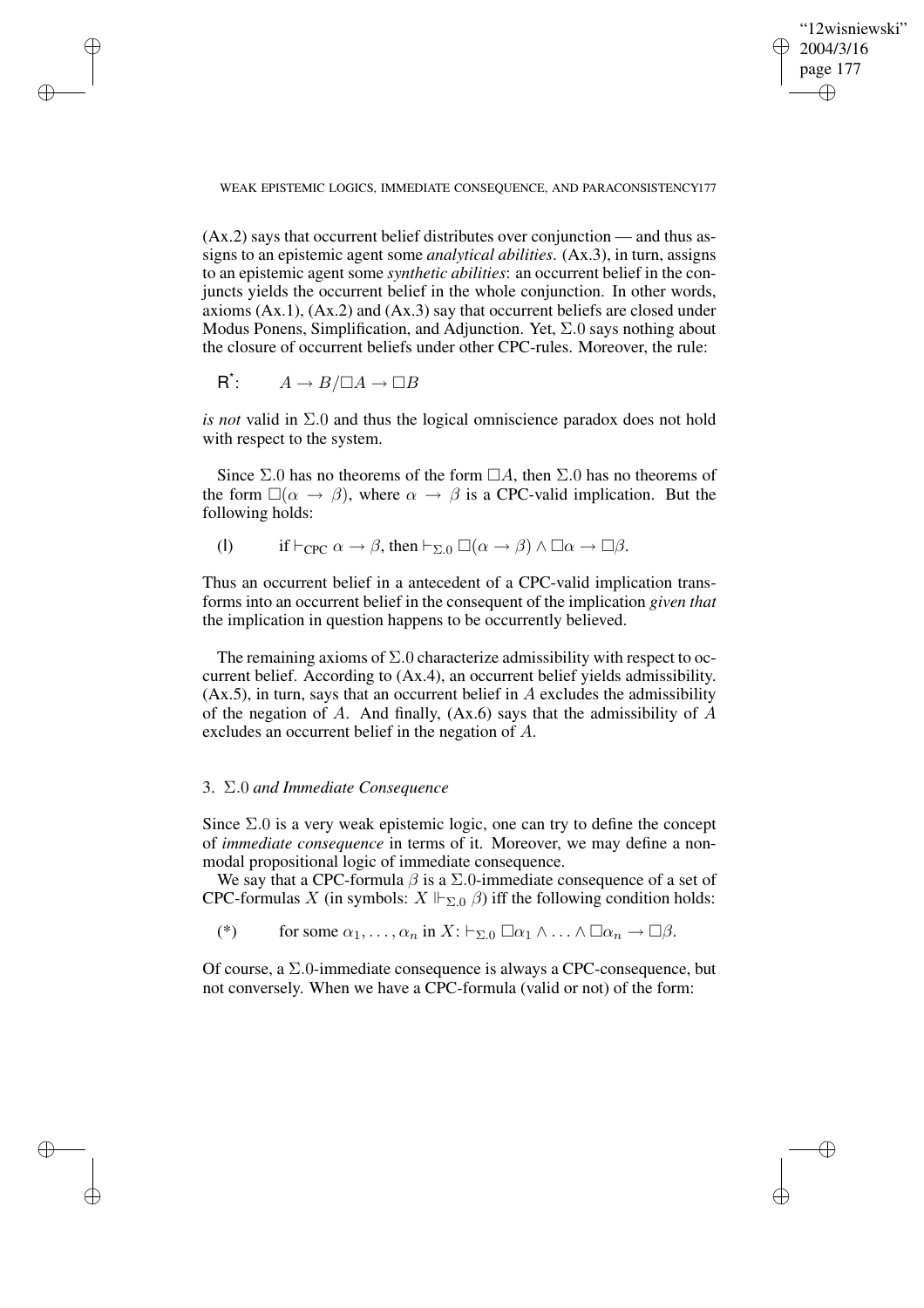"12wisniewski" 2004/3/16 page 178 ✐ ✐

 $\bigoplus$ 

✐

178 ANDRZEJ WIŚNIEWSKI

$$
(3.1) \qquad \alpha_1 \wedge \ldots \wedge \alpha_n \to \beta,
$$

then the consequent  $\beta$  is a  $\Sigma$ .0-immediate consequence of a set made up of the formulas  $\alpha_1, \ldots, \alpha_n$  *and* the implication (3.1). For example, since axioms of Σ.0 say nothing about the behavior of disjunction in the scope of modal operator  $\Box$ , there is no reason for which the following:

 $(3.2) \qquad \Box(A \vee B) \wedge \Box \neg A \rightarrow \Box B$ 

should be a theorem of  $\Sigma.0$ . So  $\alpha \vee \beta$ ,  $\neg \alpha$  *non*  $\Vdash_{\Sigma.0} \beta$ . But the following is a theorem<sup>3</sup> of  $\Sigma.0$ :

$$
(3.3) \qquad \Box((A \lor B) \land \neg A \to B) \land \Box(A \lor B) \land \Box \neg A \to \Box B
$$

and thus we have:

$$
(3.4) \qquad (\alpha \vee \beta) \wedge \neg \alpha \rightarrow \beta, \alpha \vee \beta, \neg \alpha \Vdash_{\Sigma,0} \beta.
$$

Yet, there are cases in which the appropriate implication (i.e. "law of logic") is dispensable. For example, the following hold:

| $(3.5)$ $\alpha \Vdash_{\Sigma,0} \alpha$                                                       | (by Ax.0)                                                                                                                                                                                                                                   |
|-------------------------------------------------------------------------------------------------|---------------------------------------------------------------------------------------------------------------------------------------------------------------------------------------------------------------------------------------------|
| (3.6) $\alpha \rightarrow \beta, \alpha \Vdash_{\Sigma,0} \beta$                                | (by Ax.1)                                                                                                                                                                                                                                   |
| $(3.7)$ $\alpha, \beta \Vdash_{\Sigma,0} \alpha \wedge \beta$                                   | (by Ax.3)                                                                                                                                                                                                                                   |
| $(3.8)$ $a \wedge \beta \Vdash_{\Sigma,0} \alpha$                                               | $(\text{since } \vdash_{\Sigma,0} \Box(\alpha \land \beta) \to \Box \alpha)$                                                                                                                                                                |
| $(3.9) \quad \alpha \wedge \beta \Vdash_{\Sigma,0} \beta$                                       | $(since \vdash_{\Sigma,0} \Box(\alpha \land \beta) \to \Box \beta)$                                                                                                                                                                         |
| $(3.10)$ $\alpha \rightarrow \beta, \beta \rightarrow \gamma, \alpha \Vdash_{\Sigma,0} \gamma$  | $(\text{since } \vdash_{\Sigma,0} \Box(\alpha \to \beta) \land \Box(\beta \to \gamma) \land$<br>$\Box \alpha \rightarrow \Box \gamma$                                                                                                       |
| $(3.11)\ \alpha \rightarrow (\beta \rightarrow \gamma), \alpha, \beta \Vdash_{\Sigma,0} \gamma$ | $(\operatorname{since} \vdash_{\Sigma,0} \Box(\alpha \to (\beta \to \gamma)) \land \Box \alpha \land$<br>$\Box \beta \rightarrow \Box \gamma$                                                                                               |
|                                                                                                 | (3.12) $\alpha \to \beta, \alpha \to \gamma, \alpha \Vdash_{\Sigma,0} \beta \wedge \gamma$ (since $\vdash_{\Sigma,0} \Box(\alpha \to \beta) \wedge \Box(\alpha \to \gamma) \wedge$<br>$\Box \alpha \rightarrow \Box (\beta \wedge \gamma))$ |

 $3$  For conciseness, we will speak of metalinguistic schemata as of theorems or nontheorems.

✐

✐

✐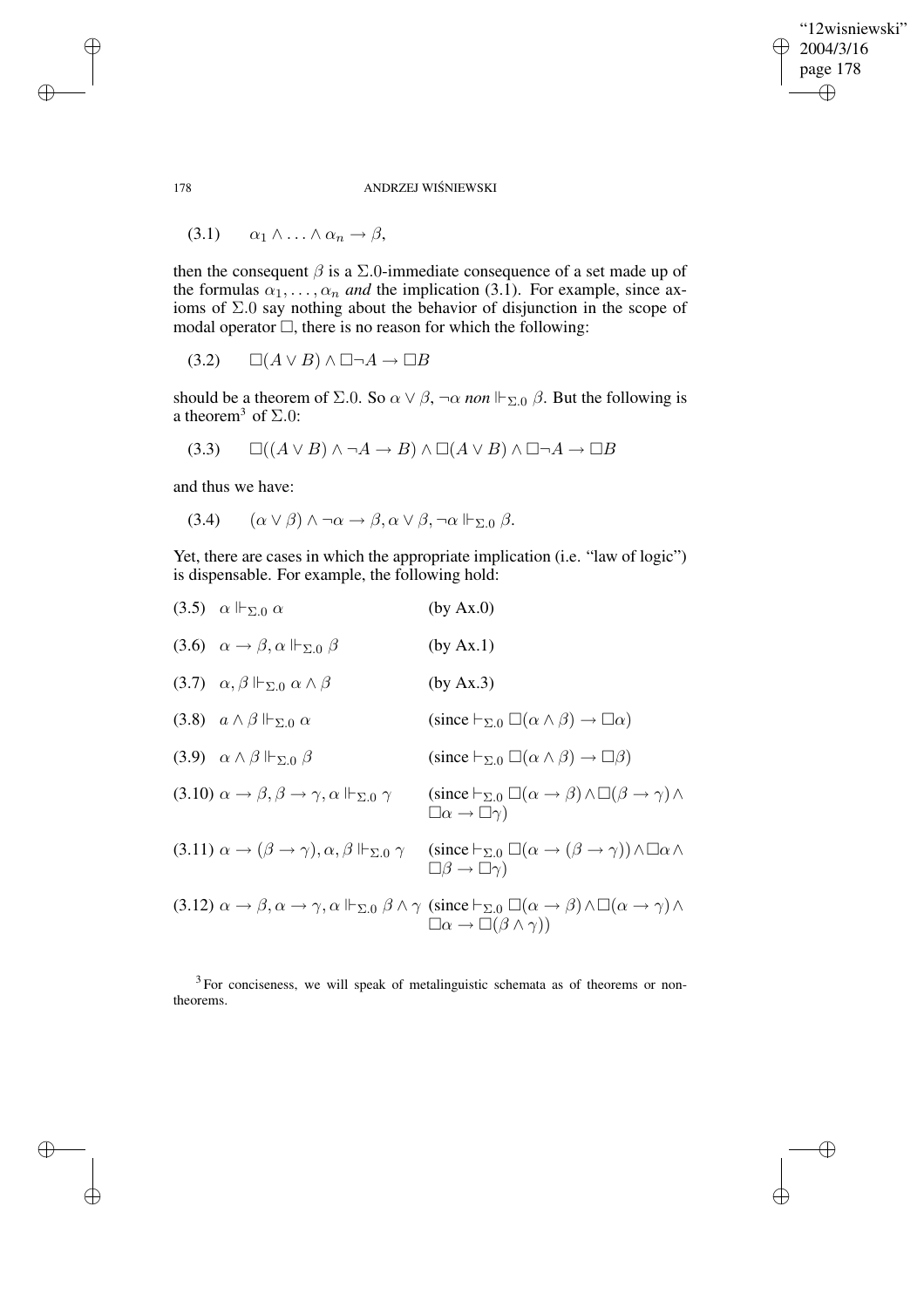✐

WEAK EPISTEMIC LOGICS, IMMEDIATE CONSEQUENCE, AND PARACONSISTENCY179

| $(3.13)$ $\alpha \rightarrow (\alpha \rightarrow \beta), \alpha \Vdash_{\Sigma,0} \beta$                                   | (since $\vdash_{\Sigma,0} \Box(\alpha \rightarrow (\alpha \rightarrow \beta)) \land$<br>$\Box \alpha \rightarrow \Box \beta$                                 |
|----------------------------------------------------------------------------------------------------------------------------|--------------------------------------------------------------------------------------------------------------------------------------------------------------|
| $(3.14)$ $\alpha \rightarrow \beta, \alpha \wedge \gamma \Vdash_{\Sigma,0} \beta \wedge \gamma$                            | $(\operatorname{since} \vdash_{\Sigma,0} \Box(\alpha \to \beta) \land \Box(\alpha \land \gamma) \to$<br>$\square(\beta \wedge \gamma))$                      |
| $(3.15) \alpha \rightarrow \beta, \gamma \rightarrow \delta, \alpha \wedge \gamma$<br>$\Vdash_{\Sigma,0}\beta\wedge\delta$ | (since $\vdash_{\Sigma.0} \Box(\alpha \to \beta) \land \Box(\gamma \to \delta) \land$<br>$\Box(\alpha \wedge \gamma) \rightarrow \Box(\beta \wedge \delta))$ |

Weak as it is,  $\Vdash_{\Sigma,0}$  still fulfills the following standard conditions (we assume that  $X, Y$  stand for sets of CPC-formulas):

| (Reflexivity)           | If $\alpha \in X$ , then $X \Vdash_{\Sigma,0} \alpha$ .                                                         |
|-------------------------|-----------------------------------------------------------------------------------------------------------------|
|                         | <i>(Monotonicity)</i> If $X \Vdash_{\Sigma_0} \alpha$ and $X \subset Y$ , then $Y \Vdash_{\Sigma_0} \alpha$ .   |
| ( <i>Transitivity</i> ) | If $X \Vdash_{\Sigma,0} \alpha$ and $Y, \alpha \Vdash_{\Sigma,0} \beta$ , then $X, Y \Vdash_{\Sigma,0} \beta$ . |

Reflexivity holds since  $\square \alpha \rightarrow \square \alpha$  is a theorem of  $\Sigma.0$ , whereas Monotonicity holds due to condition (\*). As long as Transitivity is concerned, there are two possibilities: (i)  $Y \Vdash_{\Sigma,0} \beta$  and thus  $X, Y \Vdash_{\Sigma,0} \beta$  by Monotonicity; (ii) Y *non*  $\Vdash_{\Sigma,0}$   $\beta$ . In the latter case it suffices to observe that if  $\vdash_{\Sigma.0} \Box \delta_1 \wedge \ldots \wedge \Box \delta_n \to \Box \alpha$  and  $\vdash_{\Sigma.0} \Box \alpha \wedge \Box \gamma_1 \wedge \ldots \wedge \Box \gamma_k \to \Box \beta$ , then, by (Ax.0) and MP,  $\vdash_{\Sigma.0} \Box \delta_1 \wedge \ldots \wedge \Box \delta_n \wedge \Box \gamma_1 \wedge \ldots \wedge \Box \gamma_k \wedge \rightarrow \Box \beta$ .

Thus a consequence operation  $\text{Cni}_{\Sigma,0}$  defined in the following manner:

(\*\*)  $\alpha \in \text{Chi}_{\Sigma,0}(X)$  iff  $X \Vdash_{\Sigma,0} \alpha$ 

satisfies the conditions of Tarski:

✐

✐

✐

✐

 $(Cd.1)$   $X \subset \text{Cni}_{\Sigma,0}(X)$ (Cd.2) Cni<sub>Σ.0</sub>(Cni<sub>Σ.0</sub>(X)) ⊂ Cni<sub>Σ.0</sub>(X) (Cd.3) If  $X \subset Y$ , then  $\text{Cni}_{\Sigma,0}(X) \subset \text{Cni}_{\Sigma,0}(Y)$ 

Of course,  $\textsf{Cni}_{\Sigma,0}$  is also finitary. Note that the empty set has no  $\Sigma.0$ immediate consequences!

The *propositional logic of immediate consequence based on* Σ.0 (in symbols: IC<sub>Σ.0</sub>) can now be defined as the structure  $\langle S; \Vdash_{\Sigma.0} \rangle$ , where S is the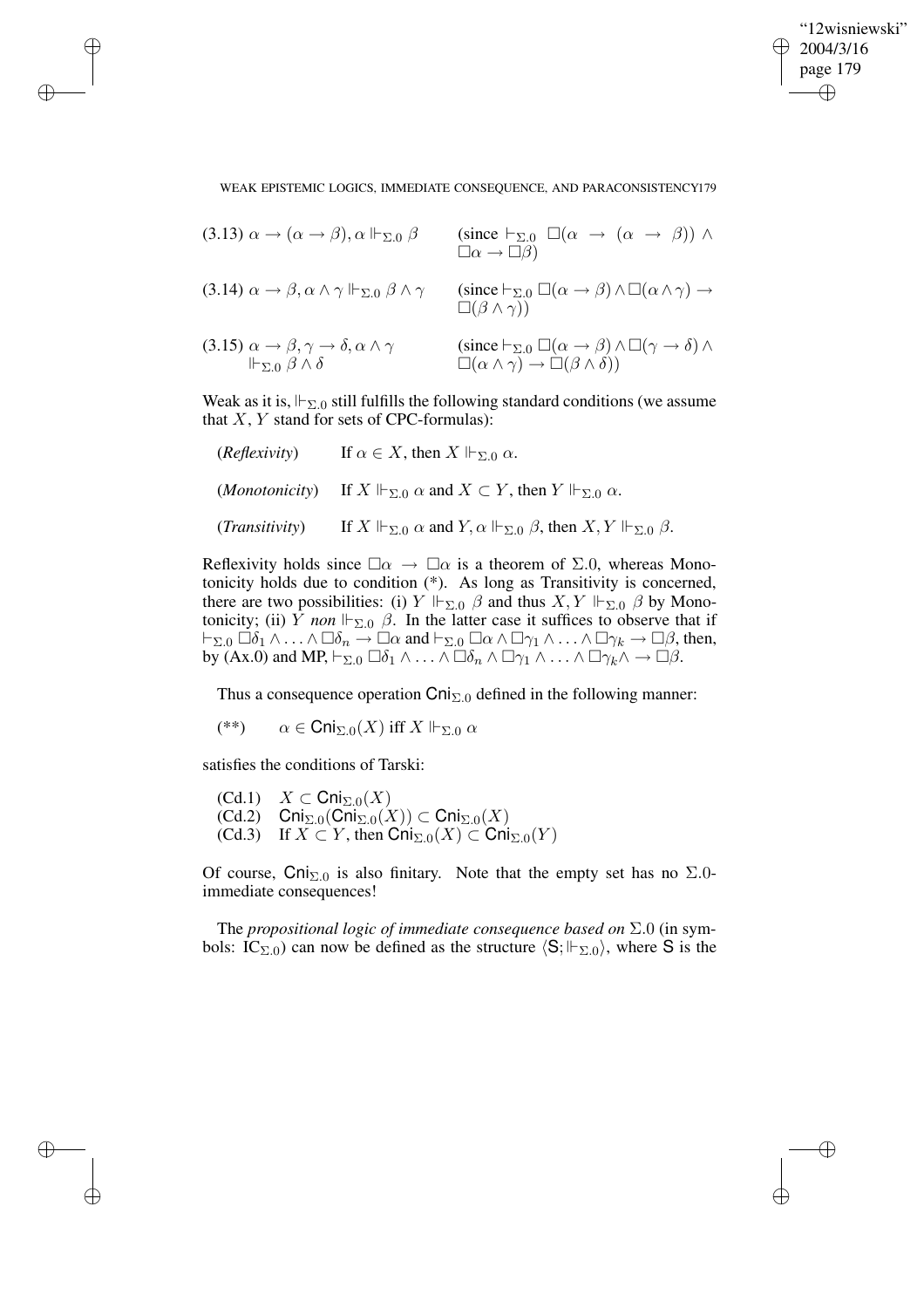✐

#### 180 ANDRZEJ WIŚNIEWSKI

set of CPC-formulas and  $\Vdash_{\Sigma,0}$  is the relation of  $\Sigma.0$ -immediate consequence defined above 4 .

## 4. *The Problem of Paraconsistency*

Surprisingly enough, the logic  $IC_{\Sigma,0}$ , despite of its weakness, is not paraconsistent. We have:

Corollary 
$$
l: \vdash_{\Sigma.0} \Box A \land \Box \neg A \rightarrow \Box B
$$

The proof goes as follows (with the exception of the first, we omit the applied instances of Ax.0; for conciseness, we write down only one line when MP is applied twice):

| (i)    | $\Box A \rightarrow (\neg \Box A \rightarrow \Box B)$ | (Ax.0)              |
|--------|-------------------------------------------------------|---------------------|
| (ii)   | $\neg \Box A \rightarrow (\Box A \rightarrow \Box B)$ | (Ax.0; (i))         |
| (iii)  | $\Box A \rightarrow \Diamond A$                       | (Ax.4)              |
| (iv)   | $\Diamond A \rightarrow \neg \Box \neg A$             | (Ax.6)              |
| (v)    | $\Box A \rightarrow \neg \Box \neg A$                 | (Ax.0; (iii), (iv)) |
| (vi)   | $\Box\neg A\to\neg\Box A$                             | (Ax.0; (v))         |
| (vii)  | $\Box\neg A \rightarrow (\Box A \rightarrow \Box B)$  | (Ax.0; (ii), (vi))  |
| (viii) | $\Box A \rightarrow (\Box \neg A \rightarrow \Box B)$ | (Ax.0; (vii))       |
| (ix)   | $\Box A \wedge \Box \neg A \rightarrow \Box B$        | (Ax.0; (viii))      |

Note that the above theorem can also be proved by means of (Ax.5) instead of (Ax.6), *viz.*

| (iii')  | $\Box\neg A \to \Diamond \neg A$            | (Ax.4)                 |
|---------|---------------------------------------------|------------------------|
| (iii'') | $\neg \Diamond \neg A \to \neg \Box \neg A$ | (Ax.0; (iii'))         |
| (iv'')  | $\Box A \rightarrow \neg \Diamond \neg A$   | (Ax.5)                 |
| (v)     | $\Box A \rightarrow \neg \Box \neg A$       | (Ax.0; (iii''), (iv')) |

<sup>4</sup> Alternatively, IC<sub>Σ.0</sub> might have been defined as the pair  $(S, Cni<sub>Σ.0</sub>)$ . Another possibility is to define IC<sub>Σ.0</sub> as the set of all CPC-formulas of the form  $\alpha \to \beta$ , for which the following condition holds:<br>
(#)  $\vdash_{\Sigma,0} \Box \alpha \rightarrow$ 

 $\vdash_{\Sigma.0} \Box \alpha \rightarrow \Box \beta$ Since we have: (##)  $\vdash_{\Sigma.0} \Box \alpha_1 \wedge \ldots \wedge \Box \alpha_n \to \Box \beta$  iff  $\vdash_{\Sigma.0} \Box (\alpha_1 \wedge \ldots \wedge \alpha_n) \to \Box \beta$ then the following are equivalent: (i)  $\alpha_1 \wedge \ldots \wedge \alpha_n \to \beta$  is a theorem of IC<sub>Σ.0</sub> (ii)  $\vdash_{\Sigma.0} \Box \alpha_1 \wedge \ldots \wedge \Box \alpha_n \rightarrow \Box \beta$ (iii)  $\{\alpha_1, \ldots, \alpha_n\} \Vdash_{\Sigma.0} \beta.$ 

✐

✐

✐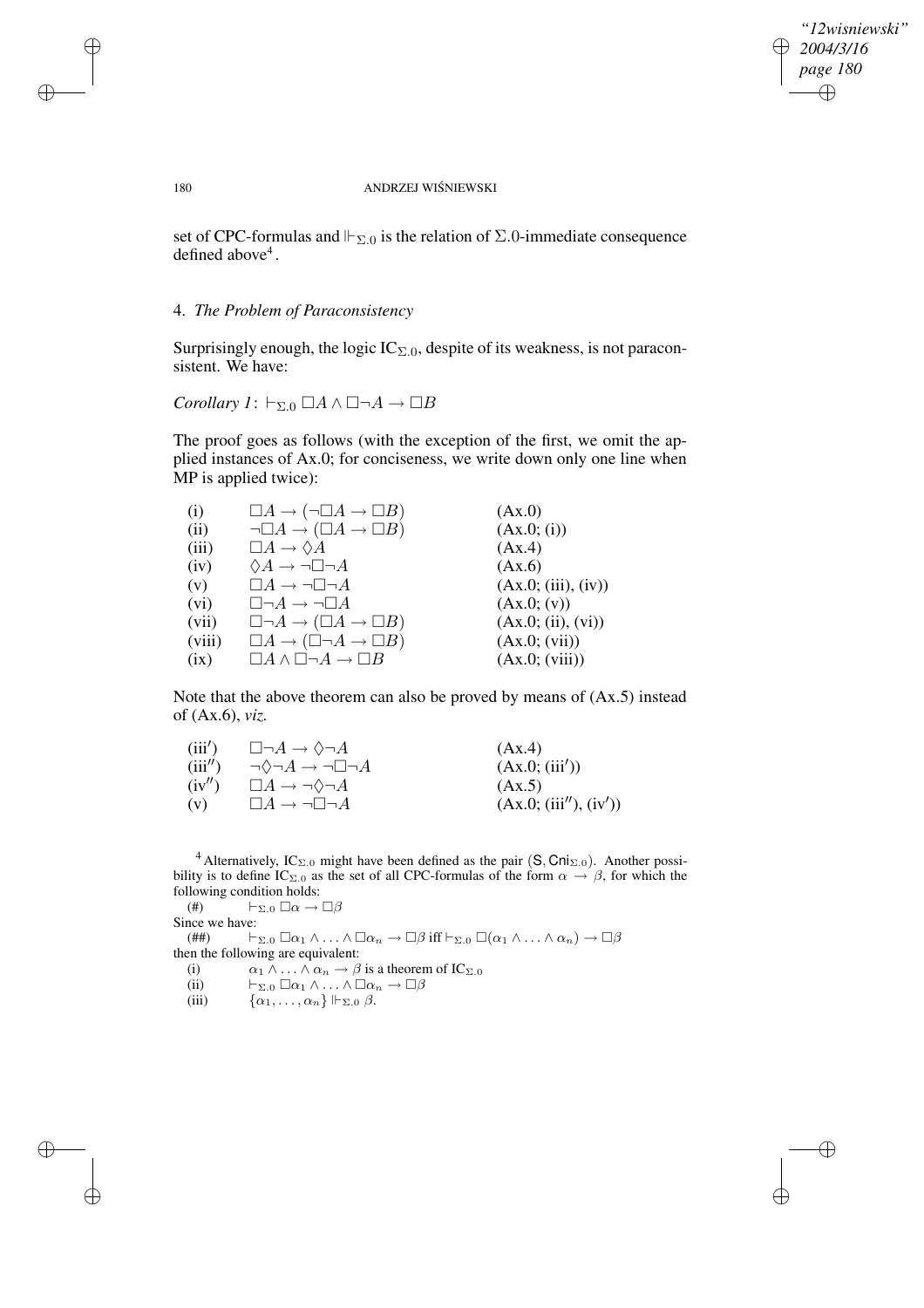✐

#### WEAK EPISTEMIC LOGICS, IMMEDIATE CONSEQUENCE, AND PARACONSISTENCY181

Anyway, we have:

✐

✐

✐

✐

*Corollary* 2:  $\alpha$ ,  $\neg \alpha \Vdash_{\Sigma, 0} \beta$ 

Hence any CPC-formula is a  $\Sigma$ .0-immediate consequence of a set made up of a CPC-formula and its negation and thus  $IC_{\Sigma,0}$  is not paraconsistent.

The proof of Corollary 1 shows that the axioms (Ax.6) or (Ax.5) together with the axiom (Ax.4) are responsible for the lack of paraconsistency of IC<sub> $\Sigma$ .0</sub>. Observe that (Ax.4) and (Ax.6) (as well as Ax.4 and Ax.5) yield the following theorem of  $\Sigma.0$ :

 $(4.1)$   $\Box A \rightarrow \neg \Box \neg A$ 

Moreover,  $(4.1)$  is  $\Sigma$ .0-equivalent to:

 $(4.2) \qquad \neg \Box(A \land \neg A)$ 

Formula (4.1) says that an occurrent belief in A excludes occurrent belief in the negation of  $A$ . Formula (4.2), in turn, says that an occurrent belief in a contradiction is not allowed. Note that a modal system which results from  $\Sigma.0$  by abandoning axioms (Ax.4), (Ax.5) and (Ax.6), and adding formula (4.1) (or formula (4.2)) as a new axiom would still have the formula:

 $(4.3)$   $\Box A \wedge \Box \neg A \rightarrow \Box B$ 

as a theorem. Hence if the concept of immediate consequence and the corresponding logic were defined (in the ways presented above) in terms of the new system, the lack of paraconsistency would still emerge. On the other hand, the epistemic readings of formulas (4.1) and (4.2) exhibit the epistemic roots of non-paraconsistency of a propositional logic of immediate consequence.

The following formula:

 $(4.4) \qquad \neg \Box \neg A \rightarrow \Box A$ 

is not a theorem of  $\Sigma.0$  (cf. [10]). Yet, if  $\Sigma.0$  (or its modified version mentioned above) were extended by adding (4.4) as a new axiom, the following would be provable in the new system:

- $(4.5)$   $\Box(A \rightarrow B) \land \Box \neg B \rightarrow \Box \neg A$
- $(4.6)$   $\Box A \rightarrow \Box \neg \neg A$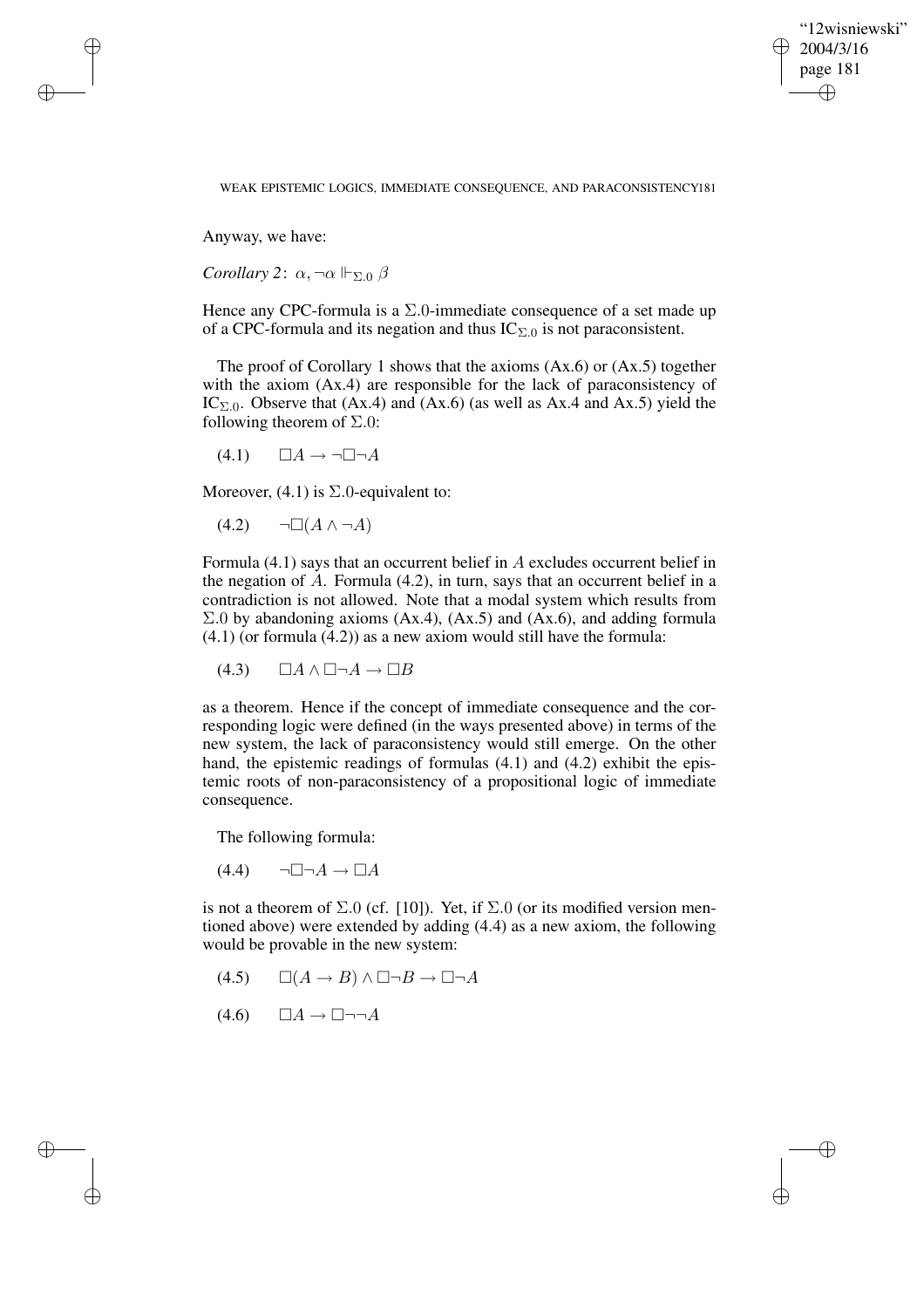✐

182 ANDRZEJ WIŚNIEWSKI

 $(4.7)$   $\square\neg\neg A \rightarrow \square A$ 

 $(4.8) \qquad \Box(A \rightarrow B) \wedge \Box(A \rightarrow \neg B) \rightarrow \Box \neg A$ 

Thus the corresponding propositional logic of immediate consequence would be substantially richer, but of course also not paraconsistent. Let us add that both formula  $(4.1)$  and formula  $(4.4)$  are used in the proofs of  $(4.5)$ – $(4.8)$ .

Note finally that (4.4) is equivalent to:

 $(4.9)$   $\Box A \vee \Box \neg A$ 

Formula (4.9), however, seems to be rather unrealistic when interpreted in terms of occurrent belief.

## 5. *Paraconsistent Immediate Consequence*

The system  $\Sigma.0$ , however, can also be weakened in different ways. One of them was proposed by Świrydowicz in  $[8]$ . The system analyzed by him (we call it here  $\Sigma$ ) is expressed in a language L<sup>\*</sup> which differs from L<sub> $\Sigma$ .0</sub> in the absence of the modal operator  $\Diamond$  and the lack of iterations of the modal operator  $\Box$ . Axioms of  $\Sigma$  fall under the schemata (Ax.0), (Ax.1), (Ax.2) and (Ax.3); MP is the only rule of inference. It can be shown (see [8]) that the formula:

$$
(5.1) \qquad \Box(A \land \neg A) \to \Box B
$$

is not a theorem of  $\Sigma$ . Therefore formula (4.3) is not a theorem of  $\Sigma$ .

If the concept of immediate consequence is defined in terms of  $\Sigma$  in the following way:

$$
(\ast \ast \ast) \quad X \Vdash_{\Sigma} \beta \text{ iff } \vdash_{\Sigma} \Box \alpha_1 \land \ldots \land \Box \alpha_n \to \Box \beta \text{ for some } \alpha_1, \ldots, \alpha_n
$$
  
in X.

the analogues of (3.5)–(3.15) as well as of (l) hold for  $\Vdash_{\Sigma}$ , but  $\alpha, \neg \alpha \Vdash_{\Sigma} \beta$ does not hold. Moreover,  $\Vdash_{\Sigma}$  is still reflexive, monotonic and transitive. The corresponding propositional logic of immediate consequence based on  $\Sigma$  (IC<sub> $\Sigma$ </sub> for short) can be defined as the structure  $\langle S; \Vdash_{\Sigma} \rangle$ . Of course, IC<sub> $\Sigma$ </sub> is paraconsistent, but also extremely weak.

✐

✐

✐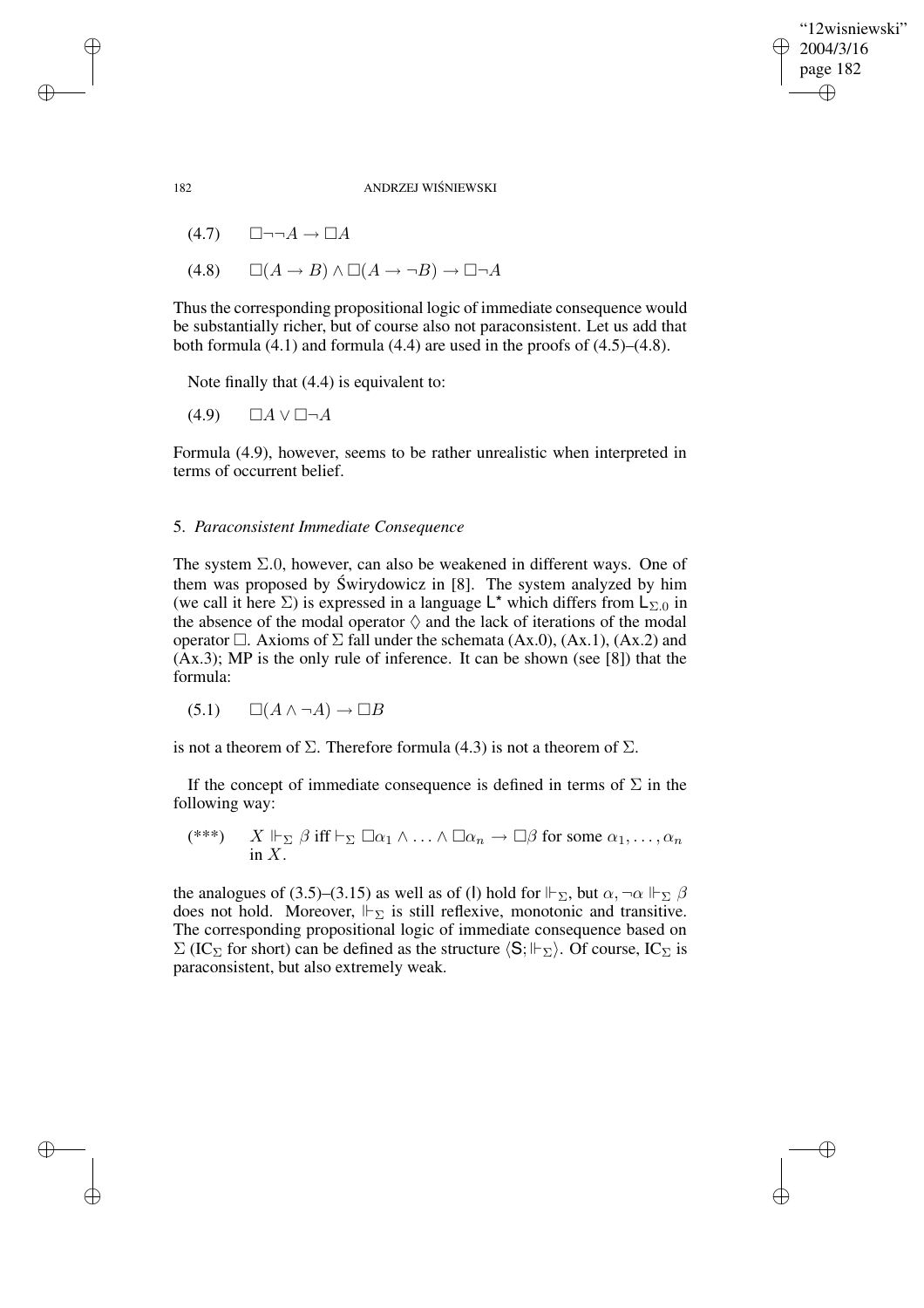✐

#### WEAK EPISTEMIC LOGICS, IMMEDIATE CONSEQUENCE, AND PARACONSISTENCY183

In order to overcome weakness but retain paraconsistency we can extend  $\Sigma$  by adding new axioms. For example, we can add formula (4.4) to the axioms of  $\Sigma$ . Then the following are provable in the new system:

- $(5.2) \qquad \Box(A \rightarrow \neg A) \rightarrow \Box \neg A$
- $(5.3) \qquad \Box(\neg A \rightarrow A) \rightarrow \Box A$
- $(5.4)$   $\Box(A \rightarrow B) \land \Box(\neg A \rightarrow B) \rightarrow \Box B$

In general, there are many propositional logics of immediate consequence which are both paraconsistent and properly include  $IC_{\Sigma}$ .

Since the formula:

✐

✐

✐

✐

$$
(4.2) \qquad \neg \Box(A \land \neg A)
$$

expresses the law of non-contradiction in modal terms, one might expect that  $(4.2)$  or any of its equivalents (for example  $(4.1)$ ) are the weakest axioms which, when added to  $\Sigma$ , result in the non-paraconsistency of the corresponding propositional logic of immediate consequence. Unfortunately, this is not the case. For example, let us extend  $\Sigma$  by adding the following axiom:

 $(5.5)$   $\Box \neg A \rightarrow \Box (A \rightarrow B)$ 

The proof of (4.3) now runs as follows (again, we omit the applied instances of Ax.0):

| (i)   | $\Box(A \to B) \to (\Box A \to \Box B)$            | (Ax.1)             |
|-------|----------------------------------------------------|--------------------|
| (ii)  | $\Box\neg A\rightarrow (\Box A\rightarrow \Box B)$ | (Ax.0; (i), (5.5)) |
| (iii) | $\Box A \wedge \Box \neg A \rightarrow \Box B$     | (Ax.0; (ii))       |

When we extend  $\Sigma$  by adding the following formulas as new axioms:

(5.6) 
$$
\Box(A \lor B) \to \Box(\neg A \to B)
$$
  
(5.7) 
$$
\Box A \to \Box(A \lor B)
$$

the situation is similar, *viz.*:

(iv) 
$$
\Box A \rightarrow \Box(\neg A \rightarrow B)
$$
 (Ax.0; (5.6), (5.7))  
\n(v)  $\Box(\neg A \rightarrow B) \rightarrow (\Box \neg A \rightarrow \Box B)$  (Ax.1)

(vi)  $\Box A \land \Box \neg A \rightarrow \Box B$  (Ax.0; (iv), (v))